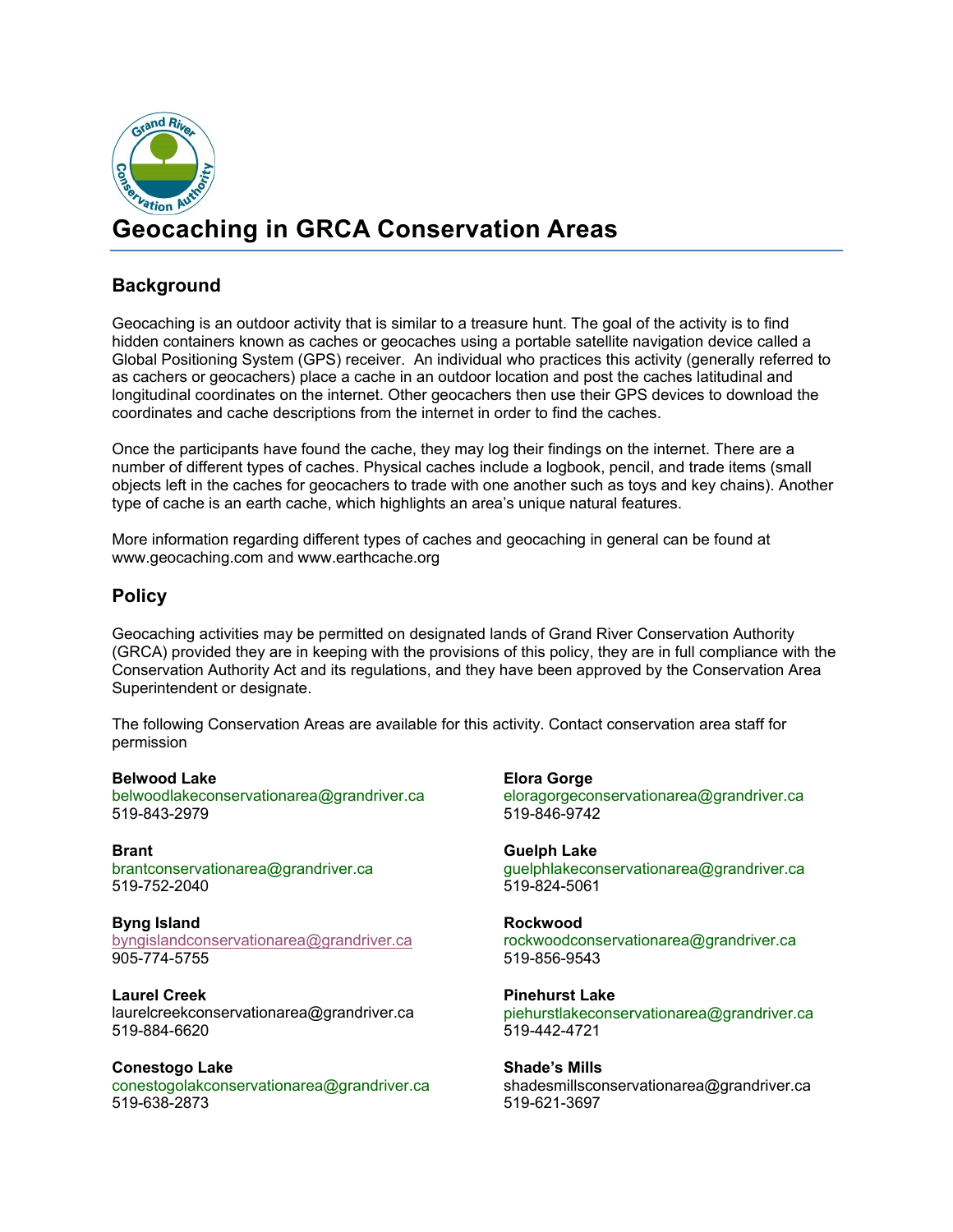For more Information on Grand River Conservation Authority & Conservation Authorities Act and regulations please visit www.grandriver.ca

- 1. When placing or seeking a cache, geocachers must travel on marked and maintained trails in natural areas or in publicly accessible areas (e.g. picnic areas) at all times. All caches must be accessible from the trail, no more than 1 metre from the side of the trail, or be within the public area. If marked and maintained trails do not exist, geocachers must check with the Conservation Area Superintendent or designate. All caches must be external to any building or structure on GRCA property.
- 2. Trade items are permitted in caches provided they are family friendly such as toys or key chains. An educational message or story about the cache's specific location or about the historic site or natural features of the location must be included. These messages will encourage a focus on the special natural or cultural features of the cache location. A cache shall not contain a trade item which attracts wildlife or is potentially harmful to humans, wildlife or the environment. A cache shall not contain food, alcohol, firearms, drugs, dangerous items, adult items or any other items deemed unacceptable by GRCA.
- 3. Geocachers must pay admission fees at the Conservation Areas. Fee schedule available at www.grandriver.ca.
- 4. Caches must be placed so that they do not disturb natural (e.g. vegetation, soil) and/or cultural resources. No digging or disruption of the ground is permitted when placing a cache.
- 5. Prior to placing a cache on GRCA lands, geocachers must apply for cache placement authorization from the Conservation Area Superintendent. Geocachers are required to complete and submit a "Cache Information Form", attached as **Appendix "A"** and also available at [www.grandriver.ca.](http://www.grandriver.ca/) If requested, geocachers may be required to meet with the Conservation Area staff to discuss the proposed location of their cache.
- 6. Cache containers shall be:
	- 6.1 Watertight [i.e. plastic container with sealable lid]
	- 6.2 Made of material that will withstand wind, rain, frost and other natural elements
	- 6.3 As small as possible
	- 6.4 Neutral-coloured so that they do not stand out in the natural environment.
- 7. Cache containers that have been used for food are not permitted as odors could attract wildlife.
- 8. Caches shall include the following:
	- 8.1 A logbook (in a sealable bag to protect it from humidity);
	- 8.2 A pencil and a pencil sharpener; and,
	- 8.3 A "Note for Cache Finders" (attached as **Appendix "B"** and also available at www.grandriver.ca) that includes the following:
		- a) An educational message about the cache's specific location
		- b) Clear message about the requirements of the Conservation Authority Act and its regulations available at www.conservation-ontario.on.ca
		- c) Clear message about trade items and directing finders not to leave trade items that may attract wildlife
		- d) Instructions for people who find the cache by chance
		- e) The cache's GC# and Name to confirm that the correct cache has been found;
		- f) Conservation Area staff contact information and the cache owner's name and/or screen name and contact information in the event that the cache is in need of maintenance or needs to be removed from its location.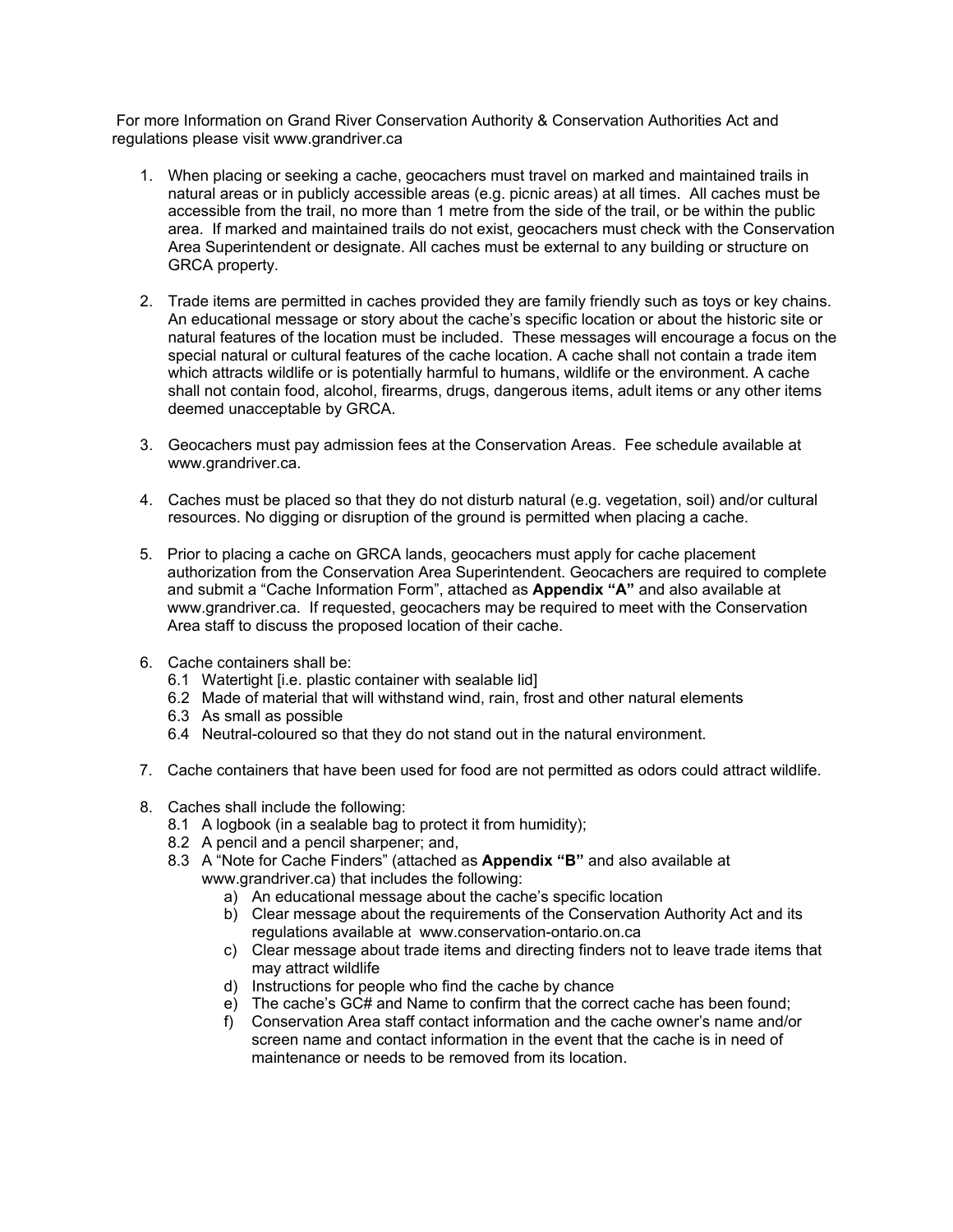- 9. Geocachers are encouraged to assist GRCA with its stewardship responsibilities such as abiding by the "cache in, trash out" (CITO) practice which contributes to the maintenance of our Conservation Areas. For more information about this clean up practice, please refer to www.geocaching.com. Geocachers are also encouraged to visit the Leave No Trace website at www.leavenotrace.ca. This website offers helpful principles for planning safe and environmentally respectful outdoor recreational activities.
- 10. GRCA may request that a cache be removed if any provisions of this policy are not adhered to.If the cache owner does not remove the cache as requested, GRCA will notify the local geocaching administrator to request immediate removal and delisting of the cache in question.
- 11. GRCA shall have the authority to monitor and limit the number of caches in specific locations on its lands. This policy and further information is posted at www.grandriver.ca and www.geocaching.com.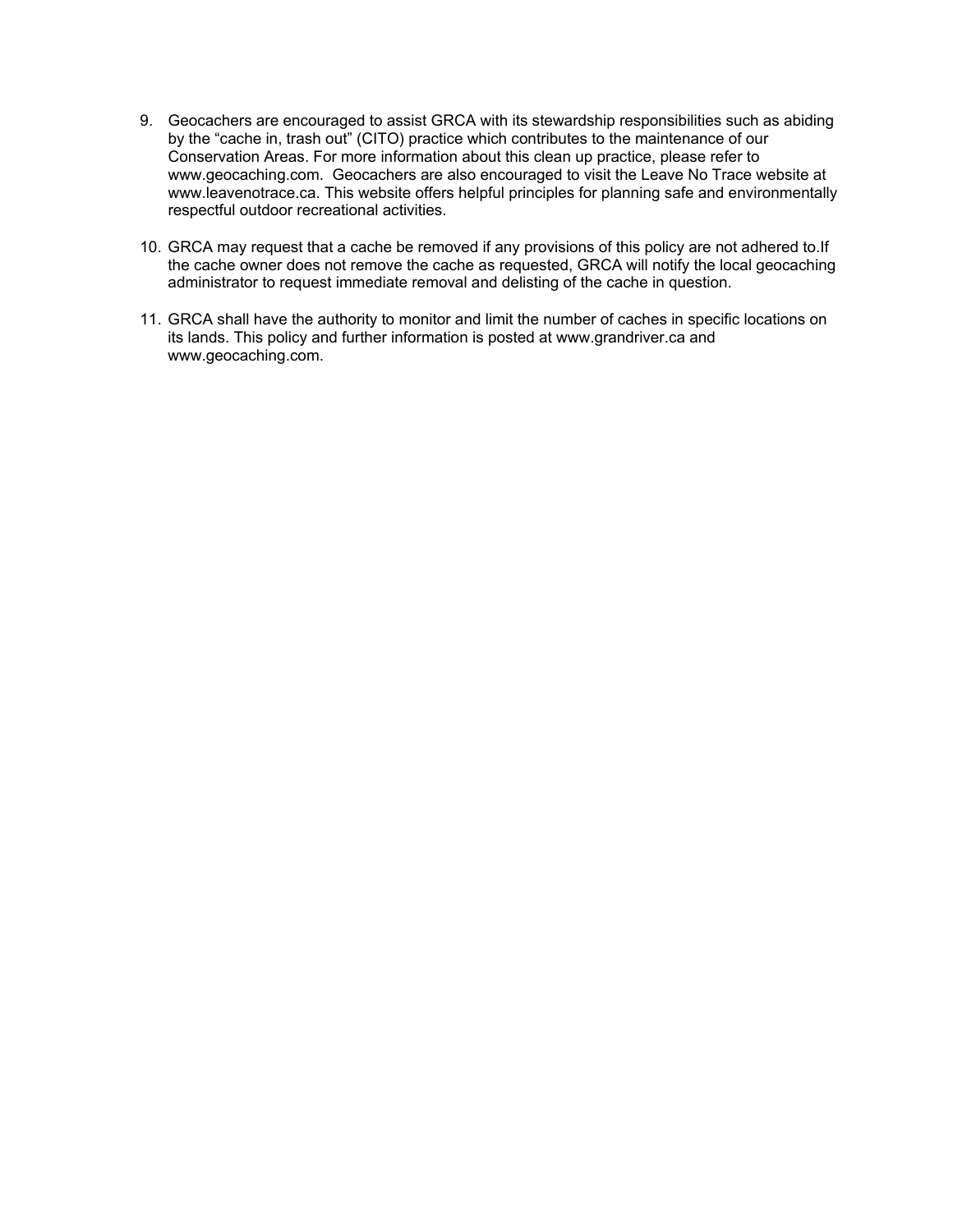## **APPENDIX "A"**

### **Cache Information Form - Complete and send to the Conservation Area Superintendent for permission**

| (Note: UTM NAD83, if possible, too.)                                          |                     |                                                                                                               |
|-------------------------------------------------------------------------------|---------------------|---------------------------------------------------------------------------------------------------------------|
| <b>Description of Cashe Location</b><br>trail to travel on and where to park. |                     | Remember: Geocachers must stay on marked trails only. It is important to provide details regarding which      |
|                                                                               |                     |                                                                                                               |
| <b>Educational message:</b>                                                   |                     |                                                                                                               |
|                                                                               |                     |                                                                                                               |
| <b>Cache Authorization:</b>                                                   |                     |                                                                                                               |
| $\Box$ Approved                                                               | $\Box$ Not approved |                                                                                                               |
|                                                                               |                     | If approved, Superintendent will email applicant and cachedrone@gmail.com the approval to place cache         |
| Explanation:                                                                  |                     |                                                                                                               |
|                                                                               |                     |                                                                                                               |
|                                                                               |                     |                                                                                                               |
|                                                                               |                     | Personal information is collected and will be used solely for the administration of the geocaching activities |

**relating to this Policy and will be managed in accordance with the Freedom of Information and Protection of Privacy Act.**